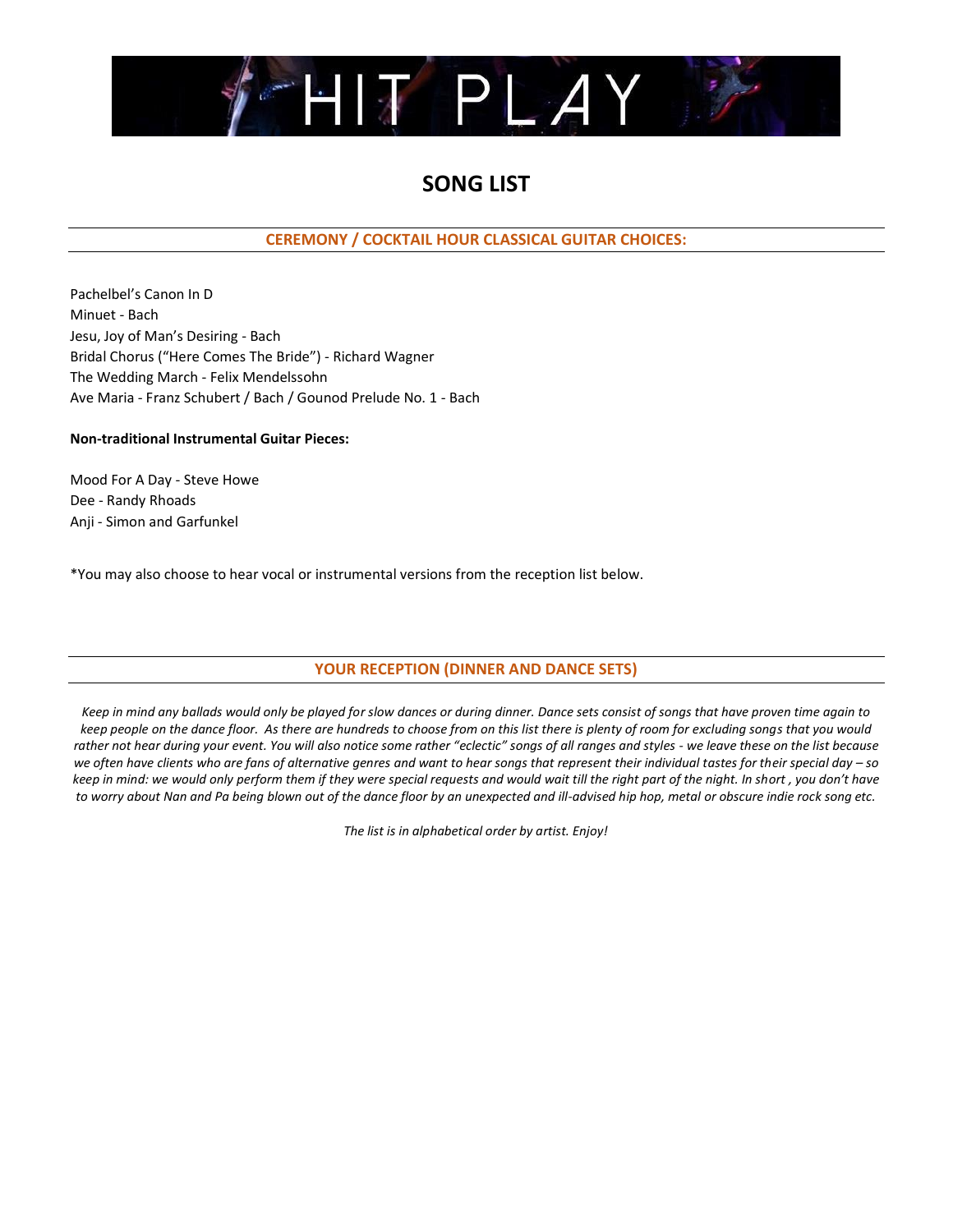

#### **MODERN POP**

Adele - Rolling In The Deep, To Make You Feel My Love Alicia Keys - Falling, If I Ain't Got You Amy Winehouse - Valerie, Rehab, You Know I'm No Good, Back To Black Alanis Morisette - You Oughta Know, Hand In My Pocket AnneMarie and Marshmallow - Friends Avicii / Aloe Black - Wake Me Up Ariana Grande - Side To Side, Thank You Next Backstreet Boys - I Want It That Way Bibi Bourelly - Sally Beyonce - Crazy In Love, Love On Top Black Eyed Peas - I Gotta Feeling Blu Cantrell - Hit Em Up Style Bradley Cooper - Maybe It's Time Bruno Mars - Uptown Funk, Just The Way You Are, Treasure, Locked Out Of Heaven Camila Cabello - Havana Calvin Harris - Feel So Close Cardi B - I Like It Carly Rae Jepson - Call Me Maybe Cee Lo Green - F#@\$ (Forget) You Chainsmokers - Closer Cherub - Doses and Mimosas Chris Allen / The Script - Live Like We're Dying Chris Brown - With You Corrine Bailey Rae - Put Your Records On Cranberries - Zombie Daft Punk - Get Lucky David Guetta - Titanium DNCE - Cake By The Ocean Demi Lovato - Sorry Not Sorry Dido - Thank You, White Flag Duffy - Mercy Ed Sheerin - Shape Of You Elle King - Ex's and Oh's Emily Sande - Next To Me Evanescence - Bring Me To Life Estelle - American Boy Felix Jaehn - Cheerleader Fergie - Clumsy, Big Girls Don't Cry Florence and The Machine - Dog Days Halsey - Bad At Love Icona Pop - I Love It Iggy Azalea - Fancy Jason Mraz - I'm Yours, I Won't Give Up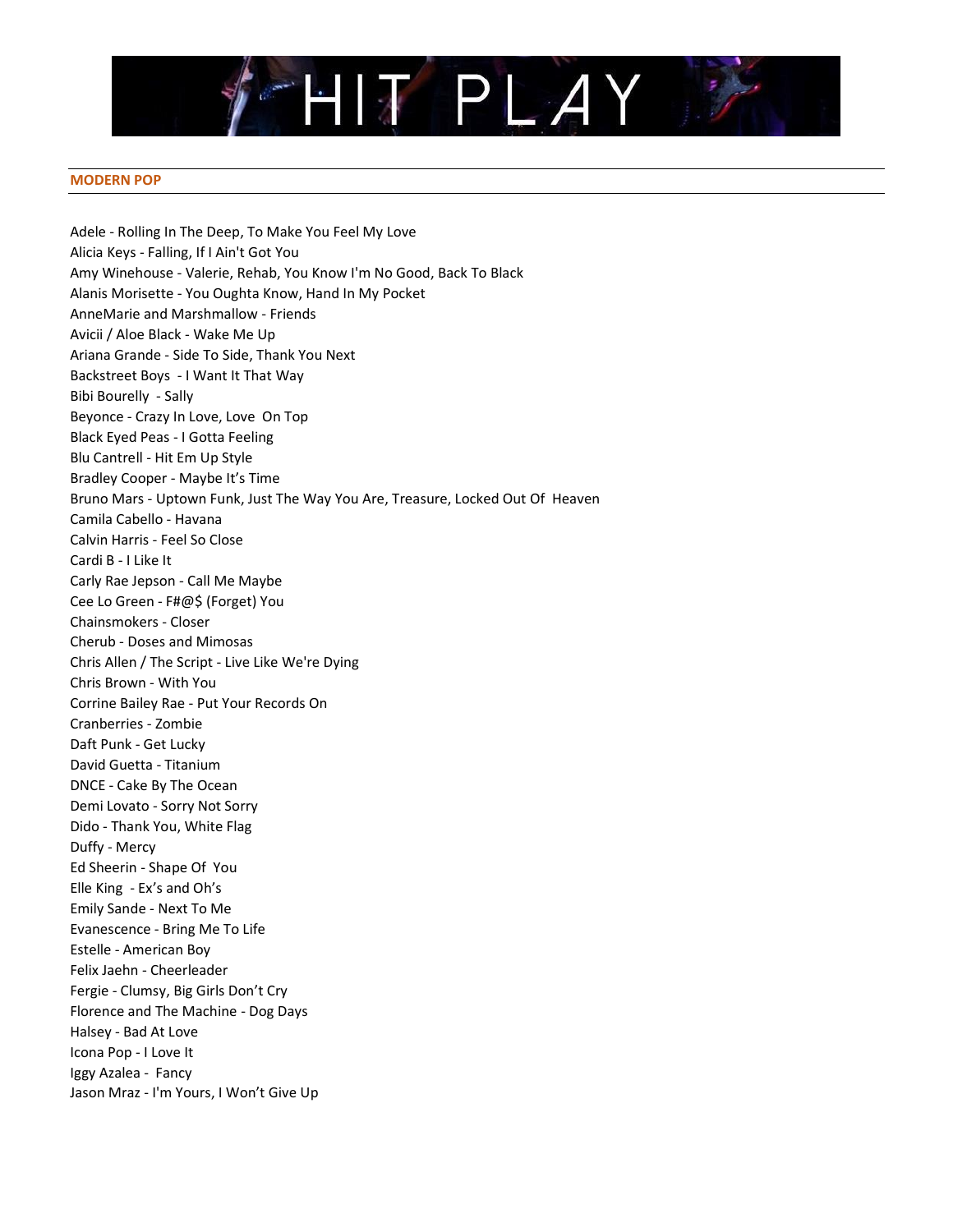

Jesse J. - Domino, Bang Bang, Price Tag James - Laid John Mayer - Gravity, No Such Thing, Wonderland, Why Georgia Justin Bieber - Despacito, What Do You Mean, Sorry, Love Yourself Justin Timberlake - Can't Stop The Feeling, Sexyback Karmin - Broken-Hearted Katy Perry - Firework, Hot And Cold, Teenage Dream, California Gurls Kelly Clarkson - Since You've Been Gone Kesha - Tik Tok, Blow Kid Cudi - Pursuit of Happiness KT Tunstall - Black Horse And A Cherry Tree La Roux - Bulletproof Lady GaGa - Shallow, Remember Us This Way, Poker Face, Bad Romance, You and I Lauren Hill - Killing Me Softly, Can't Take My Eyes Off You LMFAO - Sexy And I Know It Lorde - Royals Los Lonely Boys - Heaven Macy Grey - I Try Magic - Rude Mary J. Blige - Real Love Maroon 5 - Moves Like Jagger, Sunday Morning Michael Franti - Say Hey Miley Cyrus - Party In The USA, We Can't Stop Neon Trees - Everybody Talks, Animal Nikki Minaj - Starships, Superbass O.M.C. - How Bizarre Outkast - Hey Ya! Paramore - Ain't It Fun, Still Into You Pink - Raise Your Glass Rhianna - Work, We Found Love, Umbrella, Wild Thoughts, Love On The Brain Portugal The Man - Feel It Still R. Kelly - Ignition Robin Thicke - Blurred Lines Sia - Cheap Thrills, Titanium Smash Mouth - All Star Spice Girls - Wannabe Taylor Swift - Blank Space, Shake It Off, Love Story, You Belong With Me, Mean Taio Cruz - Dynamite Train - Hey Soul Sister Walk The Moon - Shut Up and Dance The Weeknd - Can't Feel My Face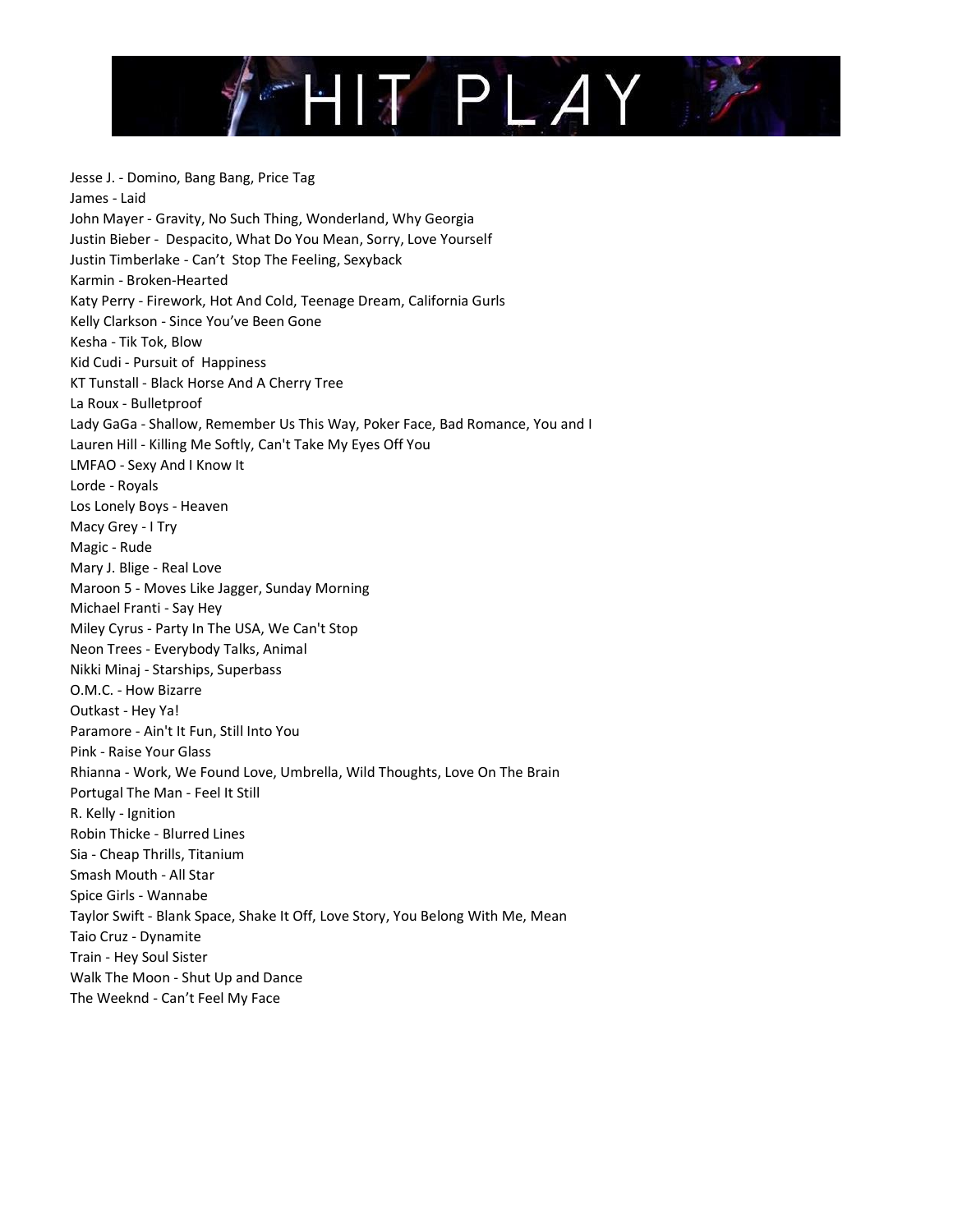

## **CLASSIC ROCK / POP (50's - 90's)**

4 Non Blondes - What's Up AC/DC - You Shook Me All Night Long Alice In Chains - No Excuses, Man in the Box, Nutshell, Rotten Apple, Don't Follow, Got Me Wrong, Them Bones Aerosmith - Sweet Emotion, Walk This Way, Mama Kin, Same Old Song and Dance Allman Brothers - Melissa The B52's - Love Shack The Bangles - Walk Like An Egyptian The Band - The Weight The Beatles - Oh Darling, Come Together, If I Fell, Eight Days A Week, I Saw Her Standing There, All My Lovin', The Ballad of John and Yoko, Rocky Racoon, Hide Your Love Away, In My Life, Revolution, Norwegian Wood, Mother Nature's Son, Across The Universe, Hey Jude, Don't Let Me Down,, All You Need Is Love, , Please Please Me, I'll Be Back, Nowhere Man, Things We Said Today, Girl Beastie Boys - Fight For Your Right To Party Better Than Ezra - Good Billy Idol - Dancing With Myself, White Wedding, Mony Mony, Rebel Yell Billy Joel - You may be right, Only The Good Die Young, She's Got A Way, My Life, Still Rock 'n' Roll To Me, Movin' Out, Vienna Barenaked Ladies - Old Apartment, If I Had A Million Dollars Ben Harper - Steal My Kisses, Burn One Down, Diamonds On The Inside Ben E. King - Stand By Me Blur - Song 2 Bob Seger - Night Moves, Still The Same, Against The Wind Bon Jovi - Living On A Prayer, Wanted Dead Or Alive Bonnie Raitt - Something To Talk About Big Audio Dynamite - Rush (Situation No Win) The Black Crows - She Talks To Angels, Hard To Handle Bruce Springstein - Glory Days, I'm on Fire, 10th Avenue Freeze Out Bryan Adams - Summer Of 69 The Cars - Just What I Needed, Shake It Up, Let The Good Times Roll, Drive The Church - Under The Milky Way Tonight Cheap Trick - I want you to want me, Surrender Chuck Berry - Johnny B. Goode, No Particular Place To Go The Clash - Train In Vain, Should I Stay Or Should I Go, I Fought The Law Creedance Clearwater Revival - Fortunate Son, Have You Ever Seen The Rain, Proud Mary The Cure - Close To Me, Just Like Heaven, Friday I'm In Love Cyndi Lauper - Girls Just Wanna Have Fun Def Leppard - Pour Some Sugar On Me Dire Straights - Money For Nothin', Sultans of Swing David Bowie - Fame, Ziggy Stardust, Modern Love, Space Oddity Don Henley/Ataris - Boys Of Summer Doobie Brothers - Long Train Running Duran Duran - Hungry Like The Wolf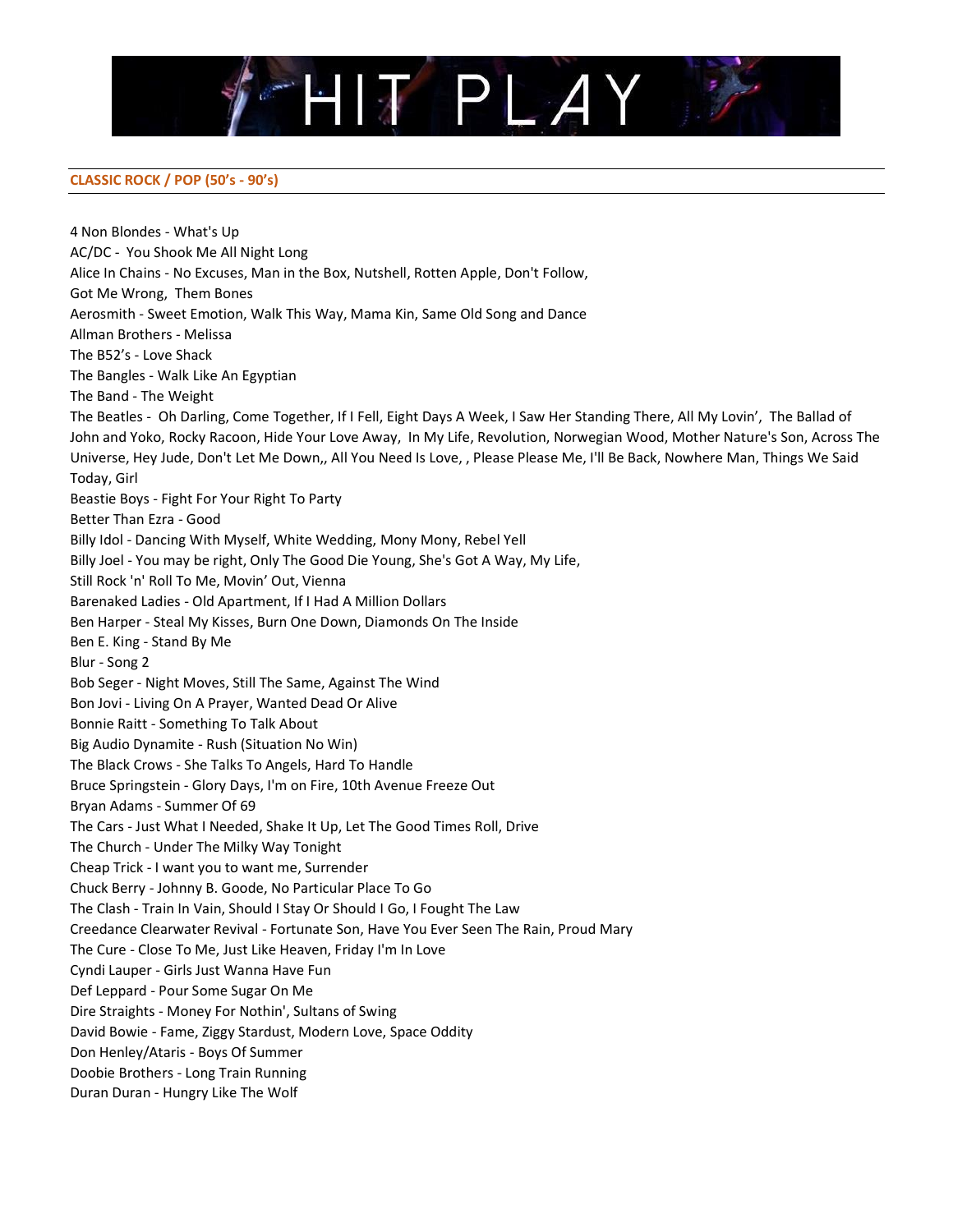

The Doors - Love Me Two Times, Roadhouse Blues, Peace Frog, Hello I Love You, The Crystal Ship, Five To One, L.A. Woman, Break On Through, Love Her Madly Eagle Eye Cherry - Save Tonight The Eagles - Peaceful Easy Feeling, Hotel California Eddie Money - Take Me Home Tonight Elton John - Benny And The Jets,Your Song, Rocket Man, Tiny Dancer, Crocodile Rock, Goodbye Yellowbrick Road, Candle In The Wind Elvis Costello -Watching The Detectives, Oliver's Army, Pump It Up, Allison, What's So Funny 'Bout Peace, Love and Understanding? Eric Clapton - Layla Fleetwood Mac - Landslide, Dreams George Michael - Faith Guns 'n' Roses - Sweet Child O'Mine, Patience, I Used To Love Her Hall and Oates - Make My Dreams Iggy Pop - Lust For Life J. Geils Band - Centerfold, Musta Got Lost Jackson Browne - Somebody's Baby Janis Joplin - Bobby McGee, Another Piece of My Heart James Taylor -Sweet Baby James, You've Got A Friend Jethro Tull - Thick As A Brick, Skating Away.. Jimi Hendrix - Purple Haze, Foxy Lady, The Wind Cries Mary, Hey Joe, All Along The Watchtower, Little Wing John Mellencamp - Hurts So Good, Jack & Diane, Pink Houses John Lennon - Watching The Wheels, Imagine, Oh Yoko, Instant Karma, Happy Xmas Joan Jett - I Love Rock N' Roll Journey - Don't Stop Believing Katrina and The Waves - Walking On Sunshine King Harvest - Dancing In The Moonlight Kiss - Rock and Roll All Night Lee Michaels - Do You Know What I Mean Led Zeppelin - That's The Way, Hey Hey What Can I Do, Dy'er Maker Leonard Cohen - The Future Lenny Kravits - It Ain't Over Till It's Over Lindsey Buckingham - Holiday Road Lionel Richie - All Night Long Looking Glass - Brandy Lou Reed - Walk On The Wild Side, Sweet Jane Lynard Skynard - Sweet Home Alabama, Simple Man, Free Bird Madonna - Like A Prayer Men At Work - Land Down Under Michael Jackson - Billie Jean, Blame It On The Boogie, PYT, Human Nature The Monkees - I'm A Believer, Daydream Believer Mungo Jerry - In The Summertime Neil Young - Heart Of Gold, The Needle And The Damage, Harvest Neil Diamond - Sweet Caroline The Outfield - Your Love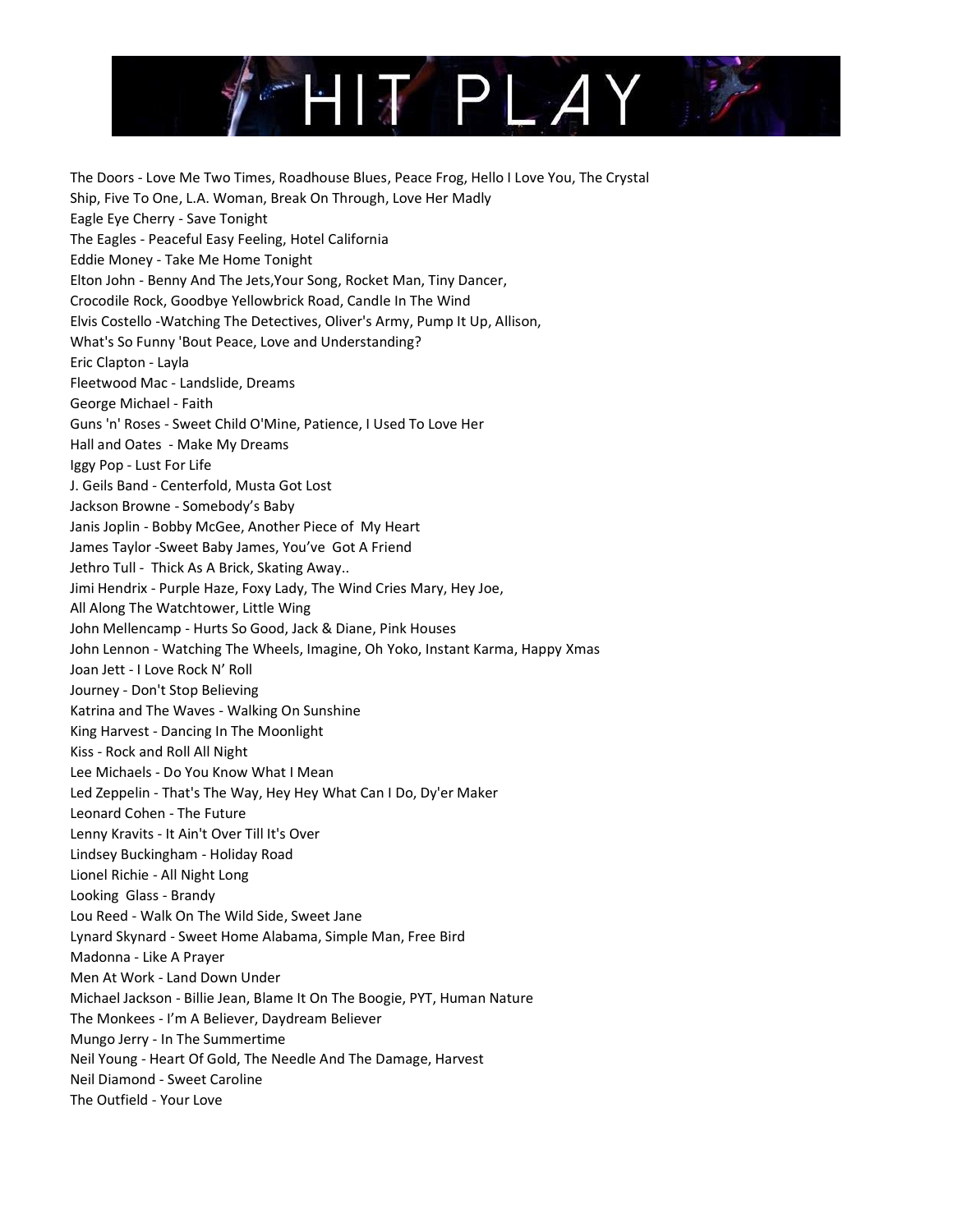

Ozzy Osbourne - Crazy Train Pat Benatar - Hit Me With Your Best Shot Paul Simon - Call Me Al, Me and Julio Down By The Schoolyard, Graceland Pearl Jam - Alive, Black Peter Gabriel - Solsbury Hill, In Your Eyes Pink Floyd - Time, Another Brick In The Wall Part II, Wish You Were Here, Pigs On The Wing, Mother, Fearless Poison - Talk Dirty To Me, Every Rose Has It's Thorn The Proclaimers - 500 Miles The Pretenders - I'll Stand By You, Queen - Under Pressure, Fat Bottom Girls Rick Springfield - Jesse's Girl The Rolling Stones - Gimme Shelter, Honkey Tonk Woman, Paint It Black, Satisfaction, You Can't Always Get What You Want, Miss You, Wild Horses, Let It Bleed, Dead Flowers, Angie Seal - Crazy Simple Minds - Don't You Forget About Me Squeeze - Pulling Mussels From The Shell The Standells - Dirty Water Stealer's Wheel - Stuck In The Middle With You Steely Dan - Reelin' In The Years Steve Miller Band - The Joker, Come On And Dance Spin Doctors - Two Princes, Little Miss Can't Be Wrong Soft Cell - Tainted Love Talking Heads - Life During Wartime Tom Petty - American Girl, Running Down A Dream, Mary Jane's Last Dance, Yer So Bad, I Won't Back Down, You Got Lucky, Breakdown, Into The Great Wide Open Tommy Tutone - Jenny Jenny (867 5309) Toto - Africa Thin Lizzy - The Boys Are Back In Town Tracy Chapman - Gimme One Reason, Fast Car U2 - One, All I Want Is You, The Sweetest Thing,With Or Without You Van Morrison - Into The Mystic, Brown Eyed Girl, It Stoned Me Warren Zevon - Werewolves Of London, Lawyers, Guns and Money Whitney Houston - I Wanna Dance With Somebody - I Will Always Love You

## **MODERN ROCK (90's - present)**

3 Doors Down - Kryptonite The Black Keys - Lonely Boy, Tighten Up, Little Black Submarine Coldplay - Green Eyes, Yellow, In My Place, The Scientist, The Darkness - I Believe In A Thing Called Love Everclear - Santa Monica Foo Fighters - Everlong, Big Me, Walking After You Fuel - Shimmer Gavin Degraw - Follow Through, I Don't Wanna Be, Chariot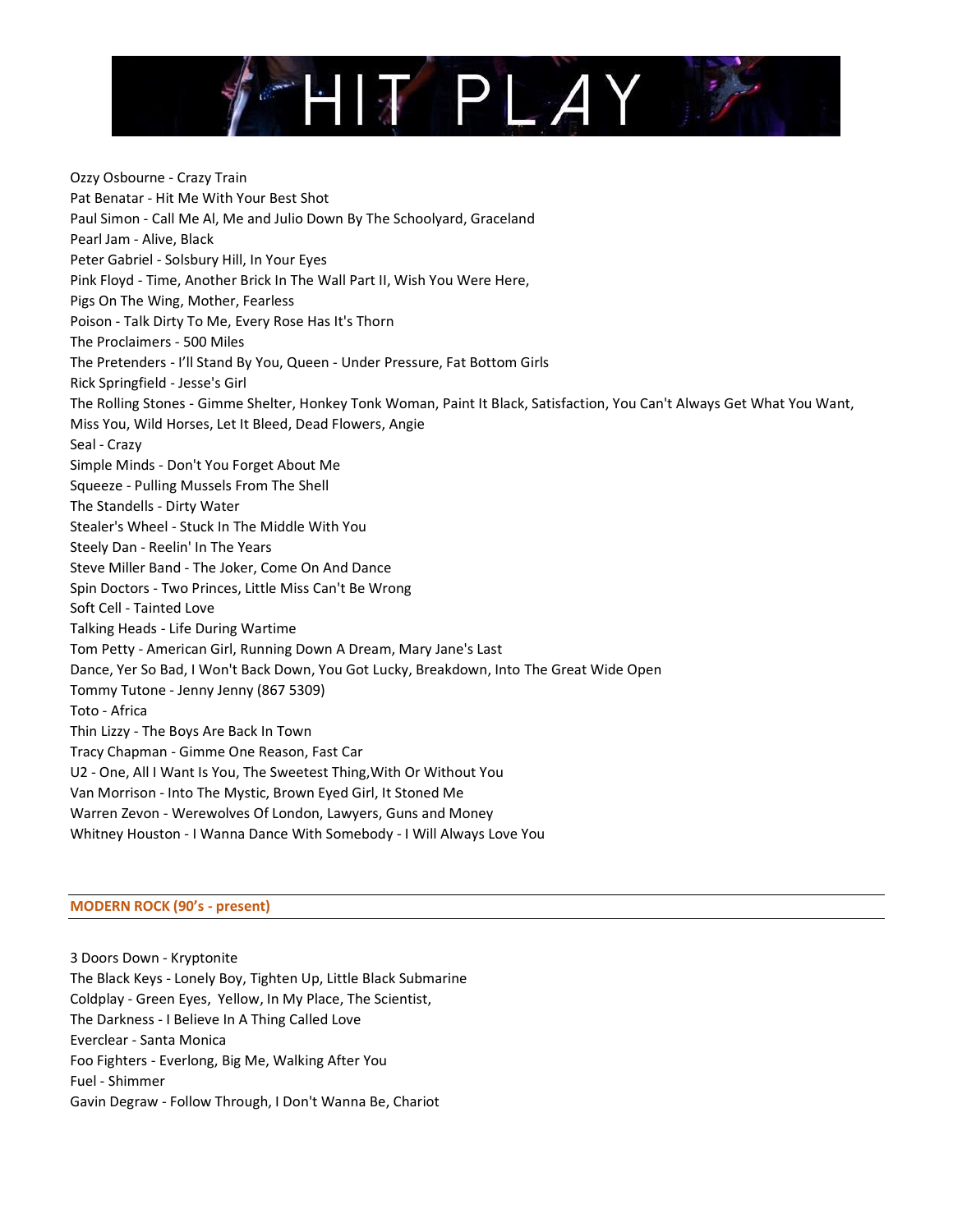

Gin Blossoms - Hey Jealousy Goo Goo Dolls - Slide, Name Imagine Dragons -Demons, On Top Of The World, It's Time Jet - Are You Gonna Be My Girl Jimmy Eat World - The Middle, A Praise Chorus, If You Don't, Don't Kings Of Leon - Sex On Fire, Use Somebody The Killers - Mr. Brightside, Read My Mind,When You Were Young Lit - My Own Worst Enemy Matchbox Twenty - Unwell, Push No Doubt - Just A Girl, Spiderwebs Oasis - Wonderwall, Champagne Supernova, Live Forever, Don't Look Back InAnger Third Eye Blind - Semi-Charmed Life The Wallflowers - One Headlight, 6th Avenue Heartache The Who - Baba O'Riley

## **R & B / MOTOWN / SOUL / FUNK / DISCO**

Aretha Franklin - Respect Bill Withers - Use Me Up Bruno Mars - Uptown Funk Dusty Springfield - Son Of A Preacher Man Earth Wind and Fire- September Ginuwine - Pony Gnarles Barkly - Crazy Gloria Gaynor - I Will Survive The Isley Brothers - Shout Jackie Wilson - Higher and Higher James Brown - Sex Machine, I Feel Good Marvin Gaye - Let's Get It On Otis Redding - Dock Of The Bay Prince - When Doves Cry, Kiss, Purple Rain R. Kelly - Ignition Robin Thicke - Blurred Lines Stevie Wonder - Boogie On Reggae Woman, Signed Sealed Delivered, Superstition, You Are The Sunshine Of My Life The Temptations - Ain't Too Proud To Beg Wild Cherry - Play That Funky Music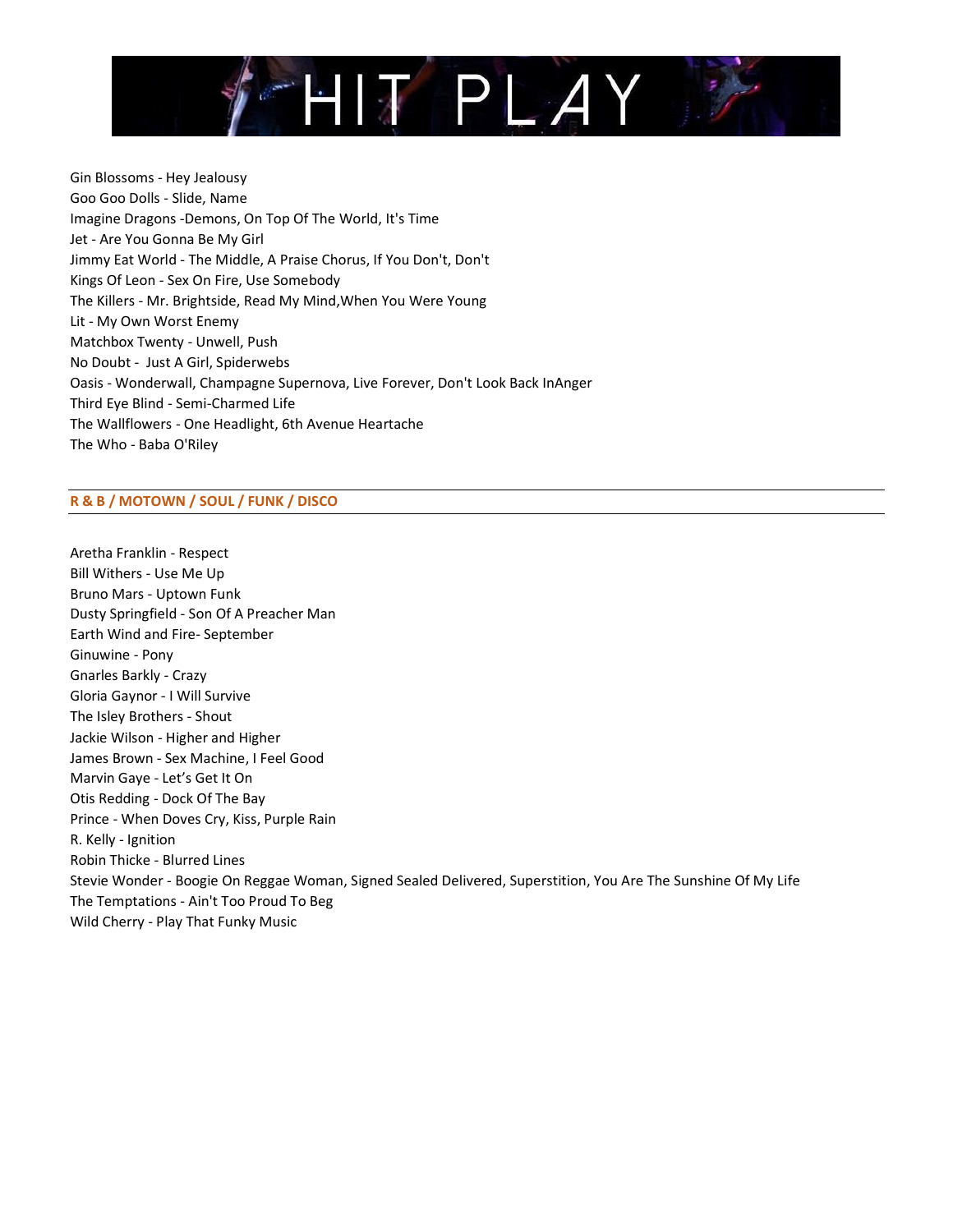

## **HIP HOP**

Atmosphere - You Blackstreet - No Diggity Digital Underground - The Humpty Dance The Game - Hate It Or Love It Iggy Azalea - Fancy Kid Cudi - Pursuit of Happiness M.I.A. - Paper Planes Montell Jordan - This Is How We Do It Nikki Minaj - Starships N.W.A. - Express Yourself (no profanity) Notorious B.I.G. - Mo Money Mo Problems Omarion - Post To Be Outkast - Hey Ya! R. Kelly - Ignition Salt N' Pepa - Shoop T.L.C. - Waterfalls, No Scrubs Wyclef Jean - Gone Till November, Perfect Gentlemen Young M.C. - Busta Move Whatever You Like - T.I.

## **SLOW DANCES**

Edwin McCain - I'll Be Elton John - Your Song Etta James - At Last Jason Mraz - I Won't Give Up John Legend - All Of Me Ed Sheerin - Thinking Out Loud Wonderfull Tonight - Eric Clapton To Make You Feel My Love - Adele / Bob Dylan Into The Mystic - Van Morrison Keith Urban - Memories Of Us Billy Joel - She's Got A Way, Vienna The First Day Of My Life - Bright Eyes Rihanna - Love On The Brain Heartland - I Loved Her First Lynyrd Skynyrd - Simple Man Nora Jones - Don't Know Why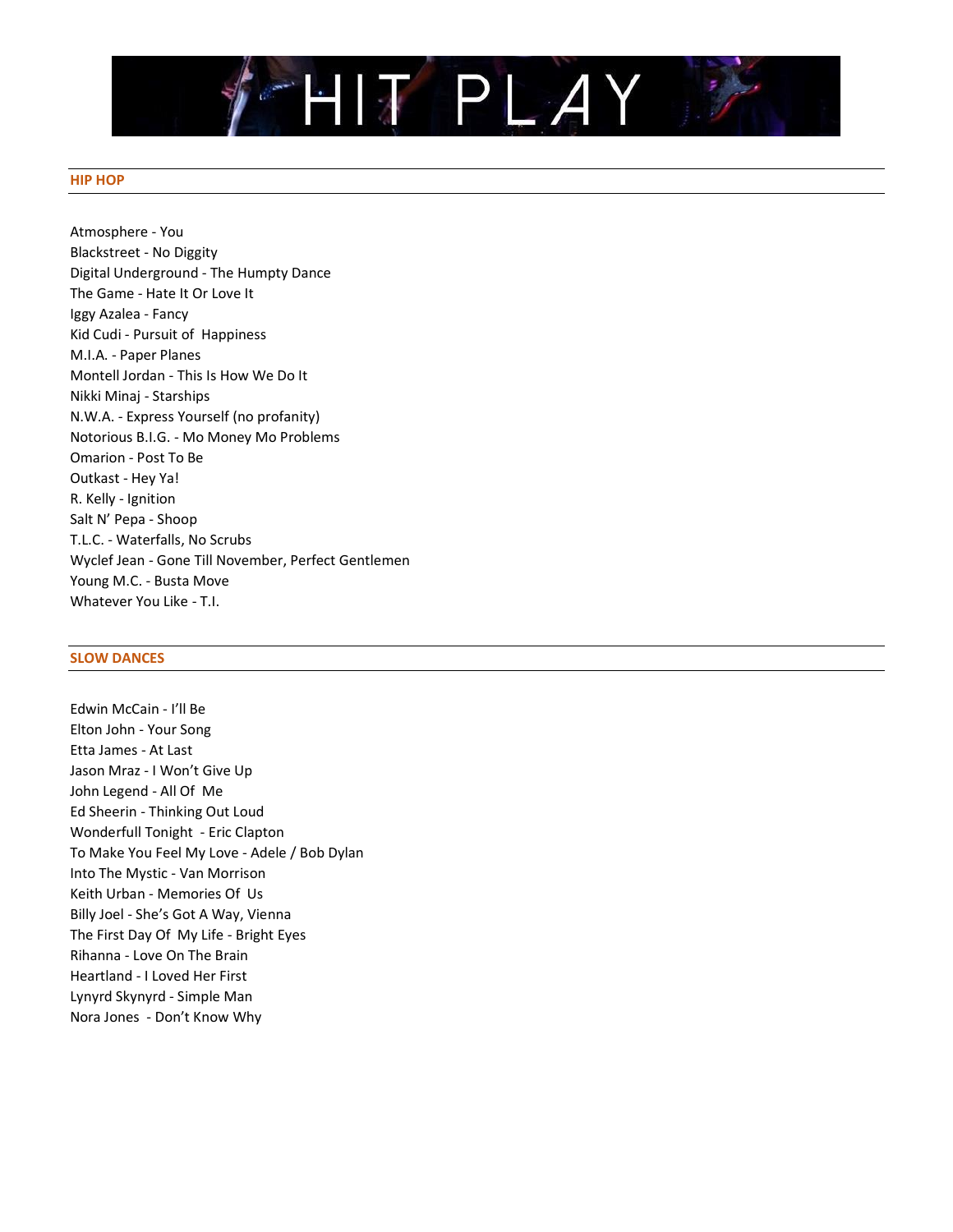

## **COUNTRY**

Bebe Rexe and Florida Georgia Line - Meant To Be Big & Rich - Save A Horse, Ride A Cowboy Carrie Underwood - Last Name, Before He Cheats Chris Stapleton - Tennessee Whiskey Darius Rucker / Old Crow Medicine Show - Wagon Wheel Garth Brooks - Friends In Low Places Johnny Cash - Ring Of Fire, I Walk The Line, Folsom Prison Blues, Ghost Riders In The Sky Joe Nichols - Tequila Makes Her Clothes Fall Off Kenny Rogers - The Gambler Keith Urban - Memories Of Us Miranda Lambert - Mama's Broken Heart Rascal Flatts - Life Is A Highway Steve Earle - Galway Girl Toby Keith - Ain't As Good As I Once Was, Whiskey Girl The Zack Brown Band - Toes, Chicken Fried John Denver - Country Roads

## **REGGAE / REGGAE ROCK**

311 - All Mixed Up Bob Marley - Buffalo Soldier, Three Little Birds, Is This Love Sublime - What I Got, Santeria, Badfish, Rivers Of Babylon, Scarlet Begonias

#### **BLUES**

Chuck Berry - No Particular Place To Go Stevie Ray Vaughan - Pride and Joy, Life By The Drop ZZ TOP - Tush,

#### **JAZZ / SWING**

Etta James - At Last Frank Sinatra - Fly Me To The Moon Nancy Sinatra - These Boots Kenny Dorham - Blue Bossa Roger Reed - After Hours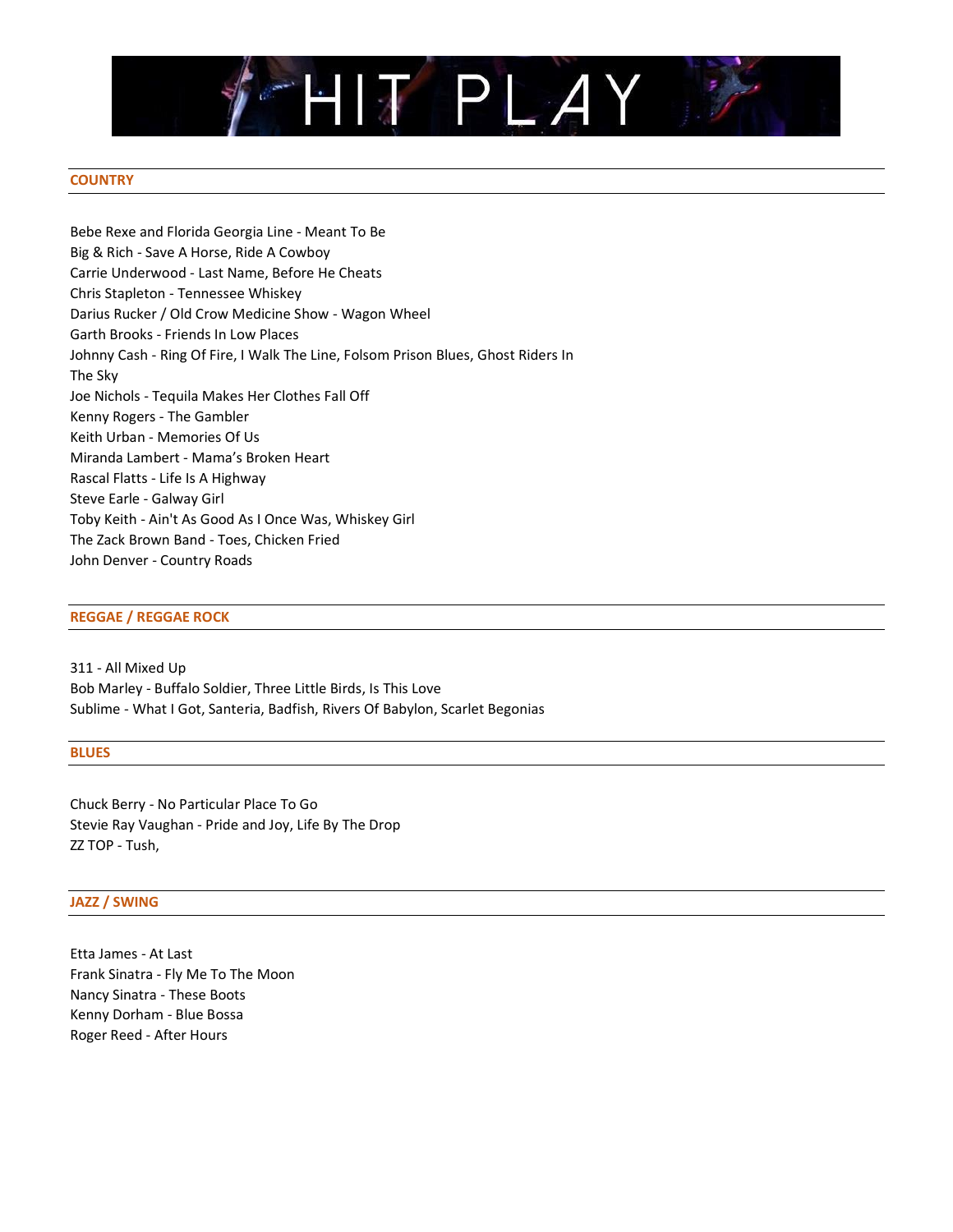

## **FOLK**

Bob Dylan - Knockin On Heaven's Door, Like A Rolling Stone, Girl From The North Country, Tangled Up In Blue, Don't Think Twice It's Allright,The Man in Me, Hurricane, All Along The Watchtower Crosby Stills and Nash - Helplessly Hoping John Denver - Country Roads Leonard Cohen - Hallalujah Simon & Garfunkel - Cecilia, Sounds of Silence Tim Buckley - Once I Was

## **ALTERNATIVE / INDIE / GRUNGE / ROOTS etc.**

Ash - Goldfinger Bright Eyes - The First Day of My Life Death Cab For Cutie - Follow You Into The Dark Delta Spirit - California Dave Matthews Band - What Would You Say, Crash Into Me, Ants Marching, Typical Situation Dispatch - The General The Eels - Novacaine For The Soul Edward Sharpe and The Magnetic Zeroes - Home Elliot Smith - Angeles Fast Ball - The Way, Out of My Head Fun. - We Are Young Get Up Kids - Out Of Reach Harvey Danger - Flagpole Sitta Howie Day - Collide Incubus - Drive Jack Johnson - Better Together, Sitting Waiting Wishing Jeff Buckley - Hallejullah, Last Goodbye Jimmy Eat World - The Middle, A Praise Chorus, If You Don't, Don't The Lumineers - Ho Hey Love Spit Love - Fall On Tears Marcy Playground - Sex and Candy MGMT - Kids, Electric Feel Modest Mouse - Float On Nirvana - Smells Like Teen Spirit, About A Girl, All Apologies OK Go - Here It Goes Again Of Monsters and Men - Little Talks Our Lady Peace - Clumsy Primitive Radio Gods - Standing Outside A Broken Phone Booth…. Radiohead - High n Dry, Fake Plastic Trees, Lucky, Street Spirit, Creep Ray LaMontagne - Trouble, You Are The Best Thing, Jolene Red Hot Chili Peppers - Breaking The Girl, Scar Tissue, Soul To Squeeze R.E.M. - The One I Love, Drive, Man On The Moon, Losing My Religion Rusted Root - Send Me On My Way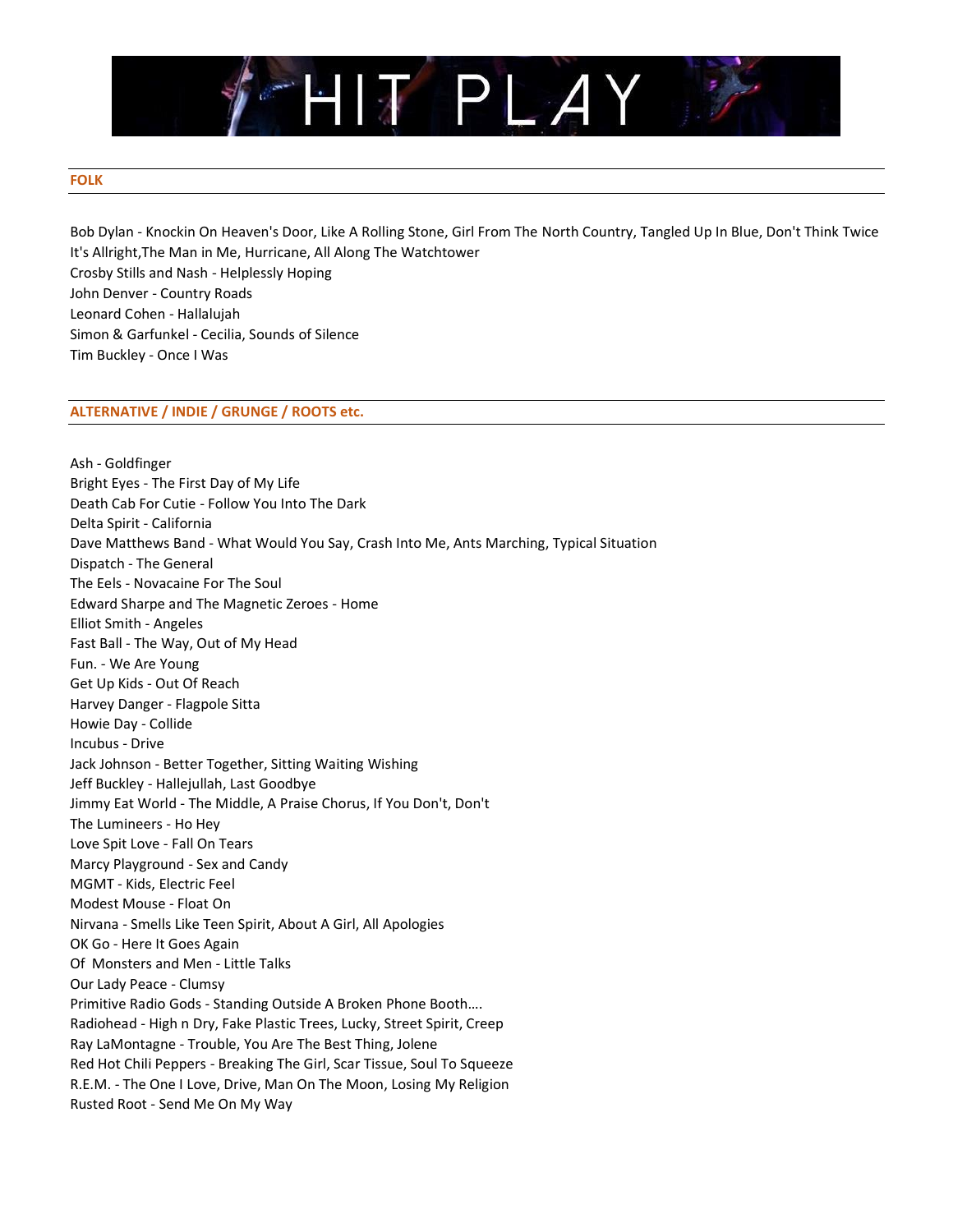

The Shins - New Slang The Strokes - Last Night, Someday, Barely Legal Snow Patrol- Chasing Cars, Hands Open Sponge - Plowed, Molly Stone Temple Pilots - Big Empty, Interstate Love Song, Plush Soul Asylum - Run Away Train, Somebody To Shove Screaming Trees - I Nearly Lost You, Dollar Bill Spacehog - In The Meantime Travis - Side, Sing Violent Femmes - Blister In The Sun Weezer - Beverly Hills, Island In The Sun, Say It Ain't So,Pork and Beans, Buddy Holly, El Scorcho,Undone (Sweater Song) White Stripes - Seven Nation Army, Hotel Yorba

## **IRISH**

The Dubliners - The Wild Rover, Whiskey In The Jar Irish Rovers - The Orange and The Green, Whiskey On A Sunday, Black Velvet Band The Pogues - Fairytale Of New York Steve Earle - Galway Girl

#### **JEWISH**

Hava Nagila – Traditional David Broza - Mitachat La Shamayim Naomi Tzursi - Dodi Li Yosef Hadar - Erev Shel

#### **HARD ROCK**

Black Sabbath - Paranoid, Iron Man, War Pigs, Fairies Wear Boots Metallica - Enter Sandman, For Whom The Bell Tolls, Unforgiven, Nothing Else Matters Ozzy Osbourne - Crazy Train Rage Against The Machine - Bulls On Parade Whitesnake - Here I Go Again The Who - Baba O'Riley

## **POP PUNK / SKA**

Angels and Airwaves - The Adventure All American Rejects - Swing Swing Blink 182 - All The Small Things, Dammit